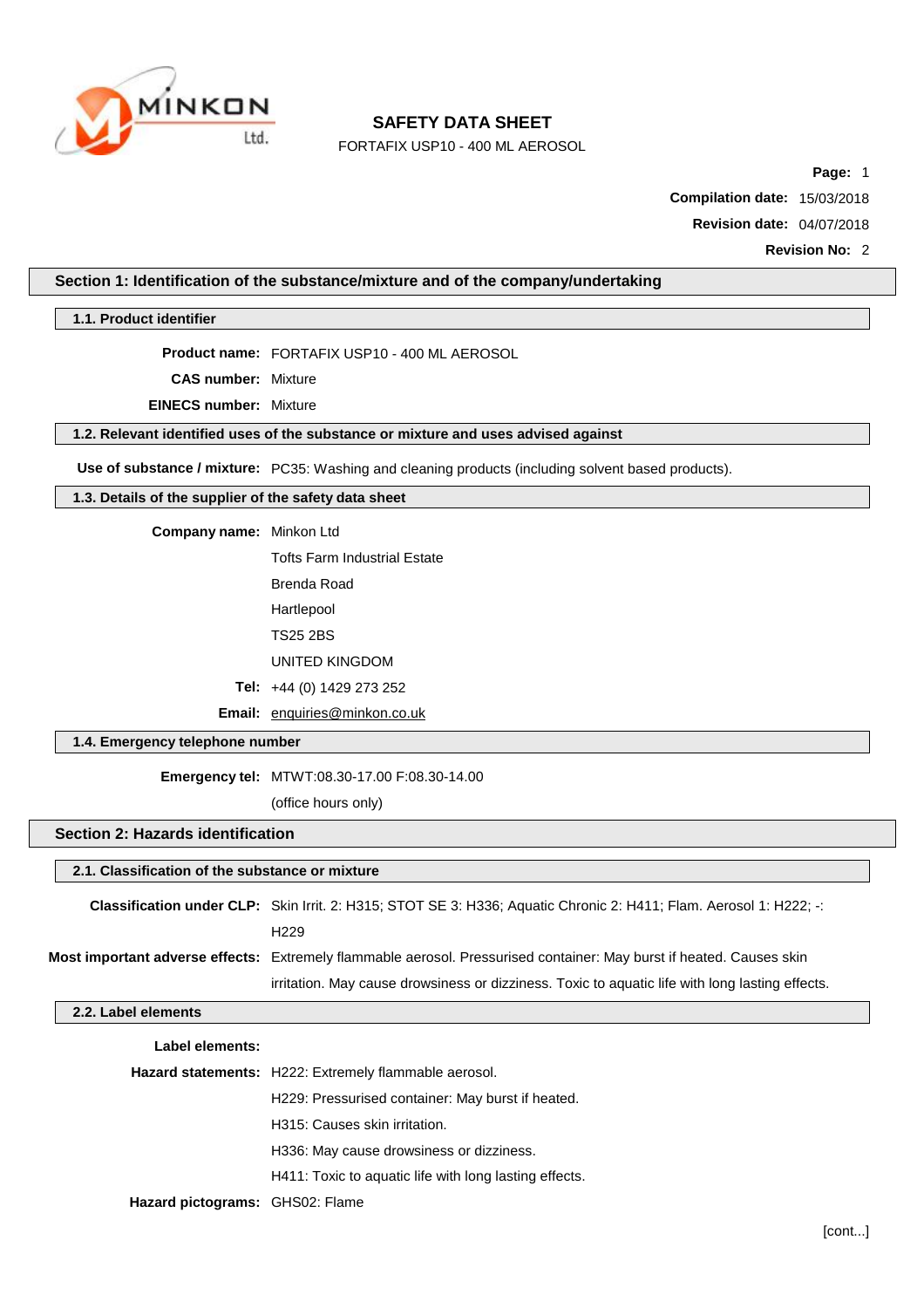## FORTAFIX USP10 - 400 ML AEROSOL

**Page:** 2

GHS07: Exclamation mark GHS09: Environmental **Signal words:** Danger **Precautionary statements:** P102: Keep out of reach of children. P210: Keep away from heat, hot surfaces, sparks, open flames and other ignition sources. No smoking. P211: Do not spray on an open flame or other ignition source. P251: Do not pierce or burn, even after use. P261: Avoid breathing vapours. P271: Use only outdoors or in a well-ventilated area. P280: Wear protective gloves/protective clothing/eye protection/face protection. P302+P352: IF ON SKIN: Wash with plenty of water. P304+P340: IF INHALED: Remove person to fresh air and keep comfortable for breathing. P312: Call POISON CENTER/doctor if you feel unwell. P410+P412: Protect from sunlight. Do not expose to temperatures exceeding 50 °C/122 °F.

**2.3. Other hazards**

#### **PBT:** This product is not identified as a PBT/vPvB substance.

## **Section 3: Composition/information on ingredients**

**3.2. Mixtures**

#### **Hazardous ingredients:**

RAW MATERIAL - HYDROCARBONS, C6-C7, N-ALKANES, ISOALKANES, CYCLICS, <5% N-HEXANE - REACH registered number(s): 01-2119475514-35-XXXX

| <b>EINECS</b> | CAS | PBT/WEL | <b>CLP Classification</b>                                                       | Percent    |
|---------------|-----|---------|---------------------------------------------------------------------------------|------------|
| 921-024-6     |     | -       | Flam. Liq. 2: H225; Skin Irrit. 2: H315;<br>STOT SE 3: H336; Asp. Tox. 1: H304; | $30 - 50%$ |
|               |     |         | Aquatic Chronic 2: H411                                                         |            |

## LOW BOILING POINT HYDROGEN TREATED NAPHTHA - NAPHTHA (PETROLEUM), HYDROTREATED LIGHT

| 265-151-9 | 64742-49-0 | $\overline{\phantom{0}}$ | Asp. Tox. 1: H304; Flam. Lig. 1: H224;  | 10-30% |
|-----------|------------|--------------------------|-----------------------------------------|--------|
|           |            |                          | Skin Irrit. 2: H315; Aquatic Chronic 2: |        |
|           |            |                          | H411                                    |        |

## **Section 4: First aid measures**

## **4.1. Description of first aid measures**

**Skin contact:** Remove all contaminated clothes and footwear immediately unless stuck to skin. Wash immediately with plenty of soap and water.

**Eye contact:** Bathe the eye with running water for 15 minutes. Consult a doctor.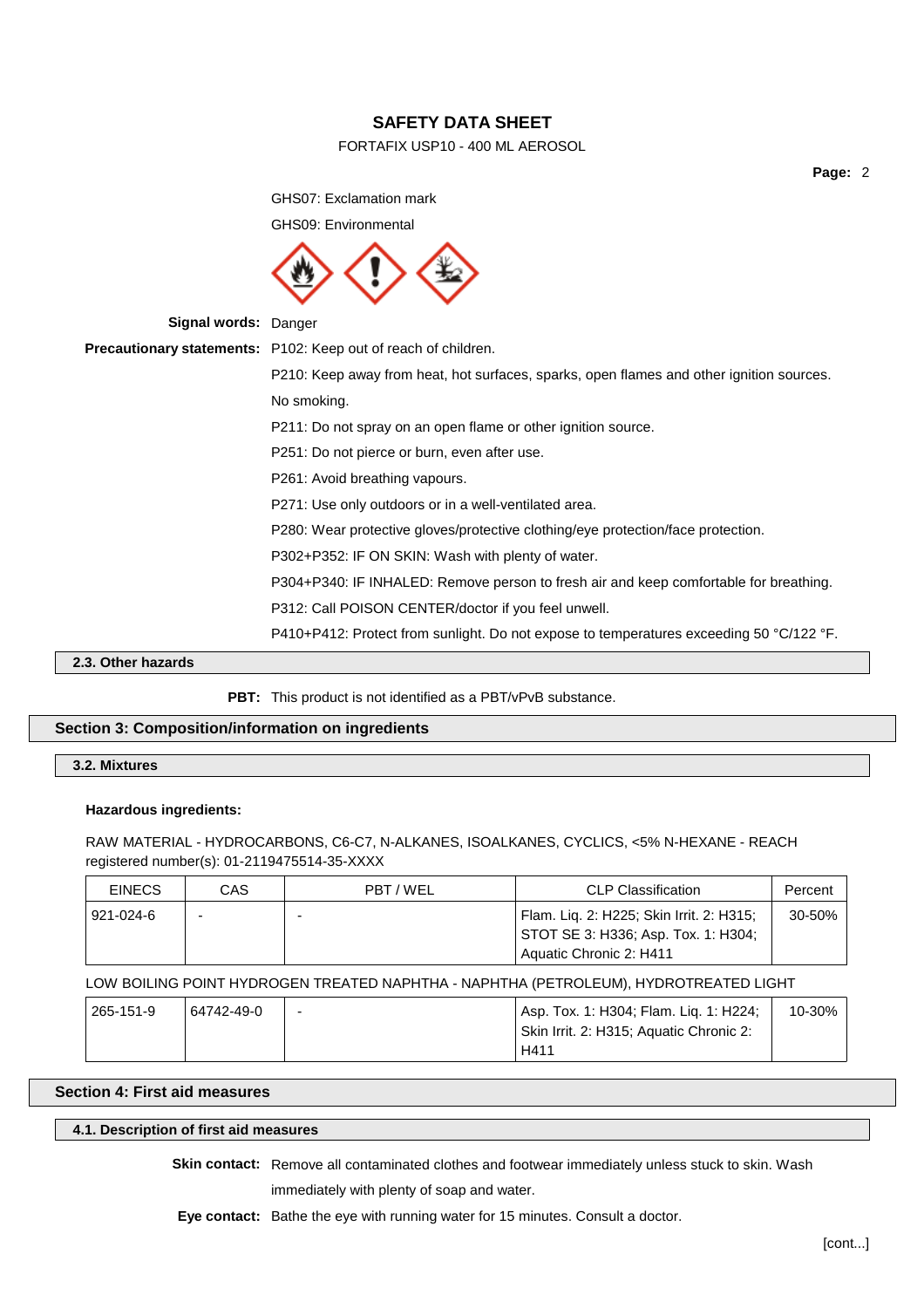## FORTAFIX USP10 - 400 ML AEROSOL

**Ingestion:** Wash out mouth with water. Consult a doctor.

**Inhalation:** Remove casualty from exposure ensuring one's own safety whilst doing so. Consult a doctor.

#### **4.2. Most important symptoms and effects, both acute and delayed**

**Skin contact:** There may be irritation and redness at the site of contact.

**Eye contact:** There may be irritation and redness. The eyes may water profusely.

**Ingestion:** There may be soreness and redness of the mouth and throat.

**Inhalation:** There may be irritation of the throat with a feeling of tightness in the chest. Exposure may cause coughing or wheezing. Drowsiness or mental confusion may occur. Vapours in high concentrations are narcotic. Vapours may cause headache, fatigue, dizziness and nausea.

**Delayed / immediate effects:** Immediate effects can be expected after short-term exposure.

#### **4.3. Indication of any immediate medical attention and special treatment needed**

**Immediate / special treatment:** Eye bathing equipment should be available on the premises.

### **Section 5: Fire-fighting measures**

#### **5.1. Extinguishing media**

**Extinguishing media:** Suitable extinguishing media for the surrounding fire should be used. Use water spray to cool containers. Carbon dioxide. Dry chemical powder. Alcohol resistant foam.

#### **5.2. Special hazards arising from the substance or mixture**

**Exposure hazards:** In combustion emits toxic fumes. Aerosol cans may explode if heated. Use water spray to cool containers.

#### **5.3. Advice for fire-fighters**

**Advice for fire-fighters:** Wear self-contained breathing apparatus. Wear protective clothing to prevent contact with skin and eyes. Use water to keep fire exposed containers cool and disperse vapours. Cool containers exposed to heat with water spray and remove them from the fire area if it can be done without risk.

## **Section 6: Accidental release measures**

#### **6.1. Personal precautions, protective equipment and emergency procedures**

**Personal precautions:** Refer to section 8 of SDS for personal protection details. If outside do not approach from downwind. If outside keep bystanders upwind and away from danger point. Mark out the contaminated area with signs and prevent access to unauthorised personnel. Turn leaking containers leak-side up to prevent the escape of liquid. Avoid inhalation of vapours and contact with skin and eyes.

## **6.2. Environmental precautions**

**Environmental precautions:** Do not discharge into drains or rivers. Contain the spillage using bunding.

### **6.3. Methods and material for containment and cleaning up**

**Clean-up procedures:** Absorb into dry earth or sand. Transfer to a closable, labelled salvage container for disposal by an appropriate method.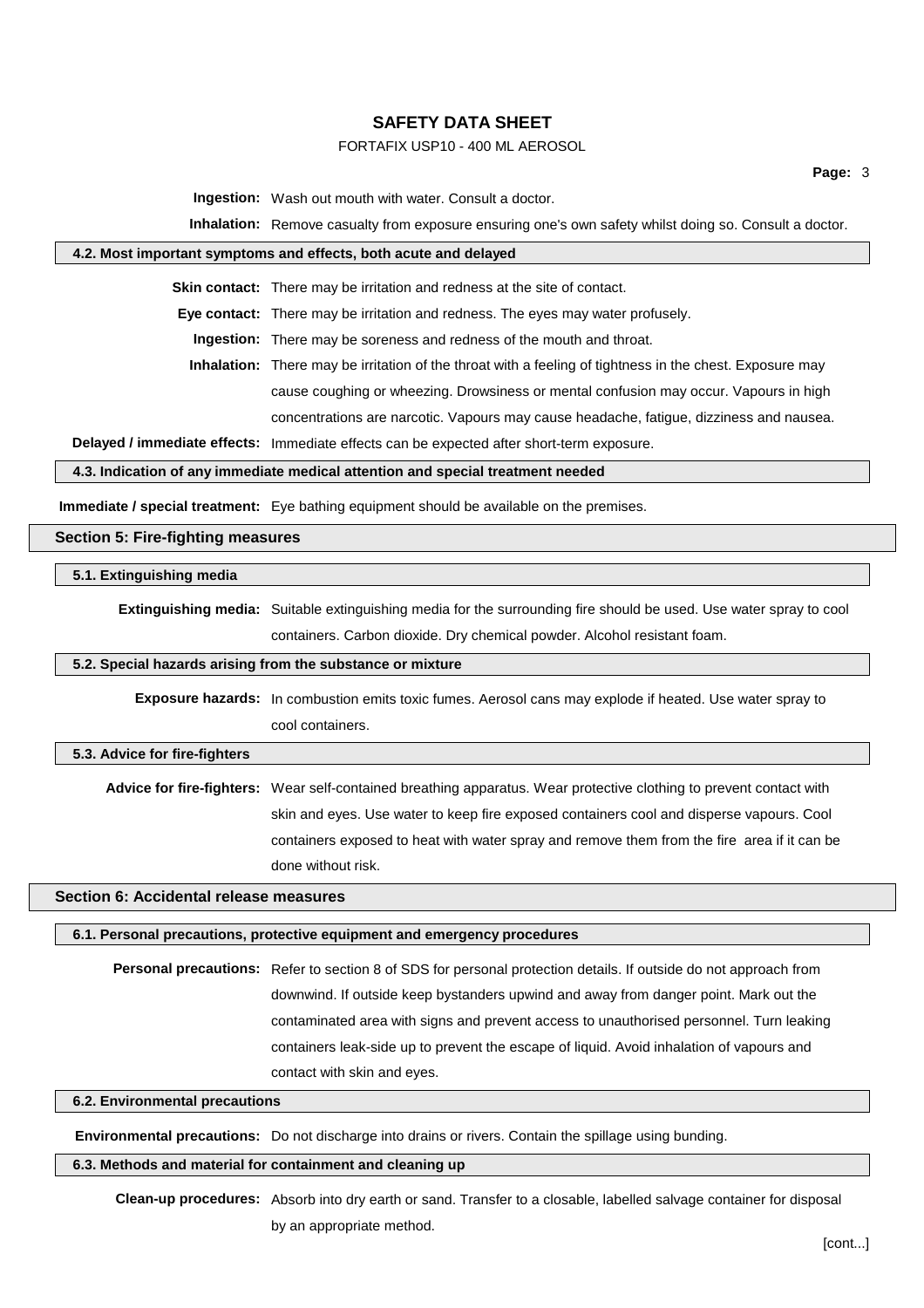## FORTAFIX USP10 - 400 ML AEROSOL

#### **6.4. Reference to other sections**

**Reference to other sections:** Refer to section 8 of SDS.

## **Section 7: Handling and storage**

#### **7.1. Precautions for safe handling**

**Handling requirements:** Avoid direct contact with the substance. Ensure there is sufficient ventilation of the area. Do not handle in a confined space. Avoid the formation or spread of mists in the air. Keep away from heat sparks and open flame.

## **7.2. Conditions for safe storage, including any incompatibilities**

**Storage conditions:** Store in a cool, well ventilated area. Keep container tightly closed. The floor of the storage room must be impermeable to prevent the escape of liquids.

**Suitable packaging:** Must only be kept in original packaging.

**7.3. Specific end use(s)**

**Specific end use(s):** No data available.

### **Section 8: Exposure controls/personal protection**

**8.1. Control parameters**

**Workplace exposure limits:** No data available.

#### **DNEL/PNEC Values**

#### **FORTAFIX USP10 - 400 ML AEROSOL**

| Type | Exposure | Value         | Population | Effect   |
|------|----------|---------------|------------|----------|
| DNEL | Oral     | 773 mg/kg/day | Workers    | Systemic |
| DNEL | Dermal   | 773 mg/kg/day | Workers    | Systemic |

#### **8.2. Exposure controls**

**Engineering measures:** Ensure there is sufficient ventilation of the area. The floor of the storage room must be impermeable to prevent the escape of liquids. **Respiratory protection:** Self-contained breathing apparatus must be available in case of emergency. **Hand protection:** Protective gloves. **Eye protection:** Safety glasses. Ensure eye bath is to hand. **Skin protection:** Protective clothing.

#### **Section 9: Physical and chemical properties**

### **9.1. Information on basic physical and chemical properties**

**State:** Aerosol

**Colour:** Colourless

**Odour:** Characteristic odour

**Viscosity:** Non-viscous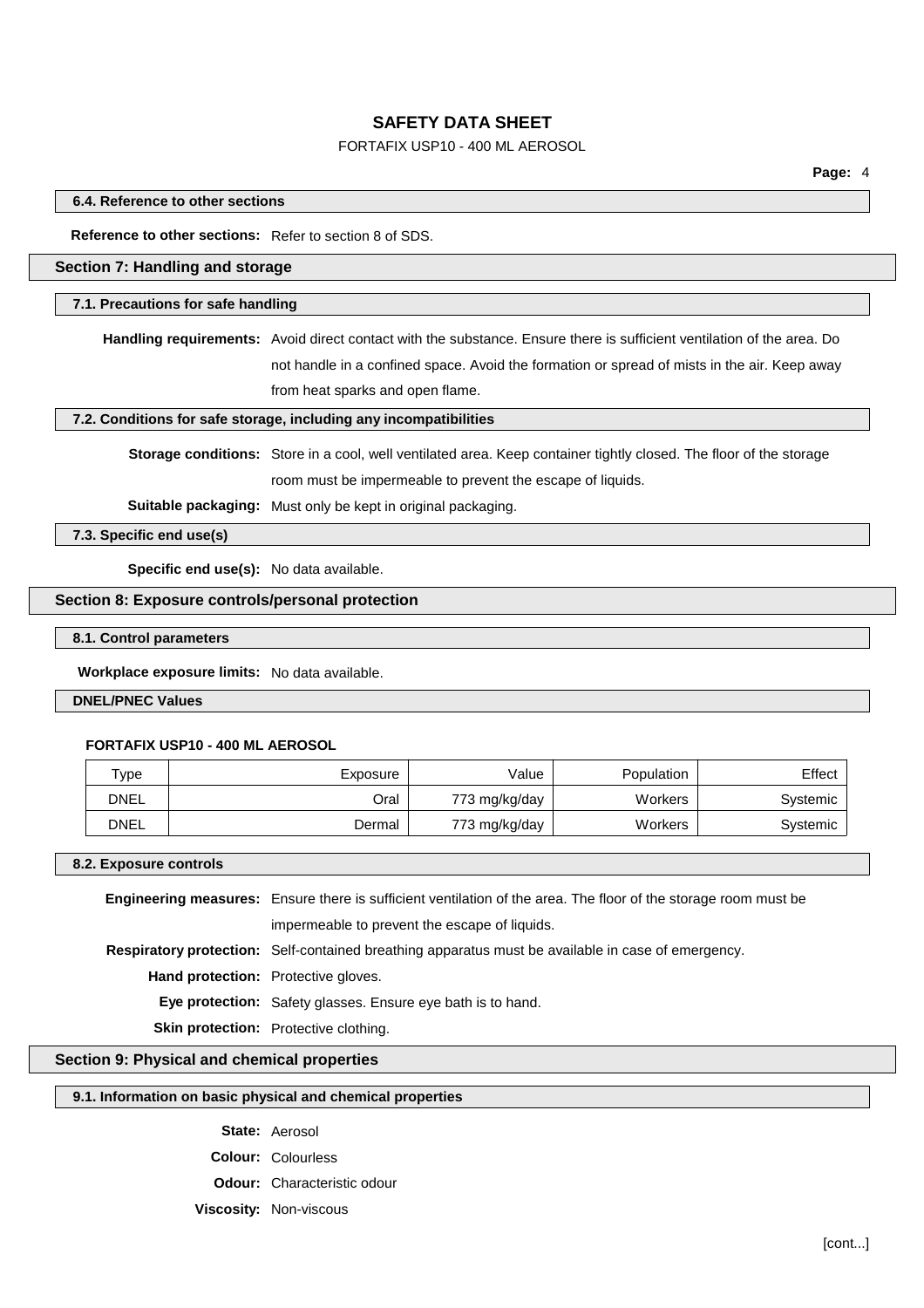## FORTAFIX USP10 - 400 ML AEROSOL

**Page:** 5

**Boiling point/range°C:** <=35 **Flash point°C:** <23

**Relative density:** 0.635

## **9.2. Other information**

**Other information:** No data available.

### **Section 10: Stability and reactivity**

**10.1. Reactivity**

**Reactivity:** Stable under recommended transport or storage conditions.

**10.2. Chemical stability**

**Chemical stability:** Stable under normal conditions.

**10.3. Possibility of hazardous reactions**

**Hazardous reactions:** Hazardous reactions will not occur under normal transport or storage conditions.

Decomposition may occur on exposure to conditions or materials listed below.

**10.4. Conditions to avoid**

**Conditions to avoid:** Heat.

**10.5. Incompatible materials**

## **10.6. Hazardous decomposition products**

**Haz. decomp. products:** In combustion emits toxic fumes.

## **Section 11: Toxicological information**

## **11.1. Information on toxicological effects**

#### **Relevant hazards for product:**

| Hazard                                 | Route | Basis                   |
|----------------------------------------|-------|-------------------------|
| <sup>l</sup> Skin corrosion/irritation | DRM   | ' Hazardous: calculated |
| STOT-single exposure                   |       | Hazardous: calculated   |

### **Symptoms / routes of exposure**

**Skin contact:** There may be irritation and redness at the site of contact.

**Eye contact:** There may be irritation and redness. The eyes may water profusely.

**Ingestion:** There may be soreness and redness of the mouth and throat.

**Inhalation:** There may be irritation of the throat with a feeling of tightness in the chest. Exposure may cause coughing or wheezing. Drowsiness or mental confusion may occur. Vapours in high concentrations are narcotic. Vapours may cause headache, fatigue, dizziness and nausea.

**Delayed / immediate effects:** Immediate effects can be expected after short-term exposure.

### **Section 12: Ecological information**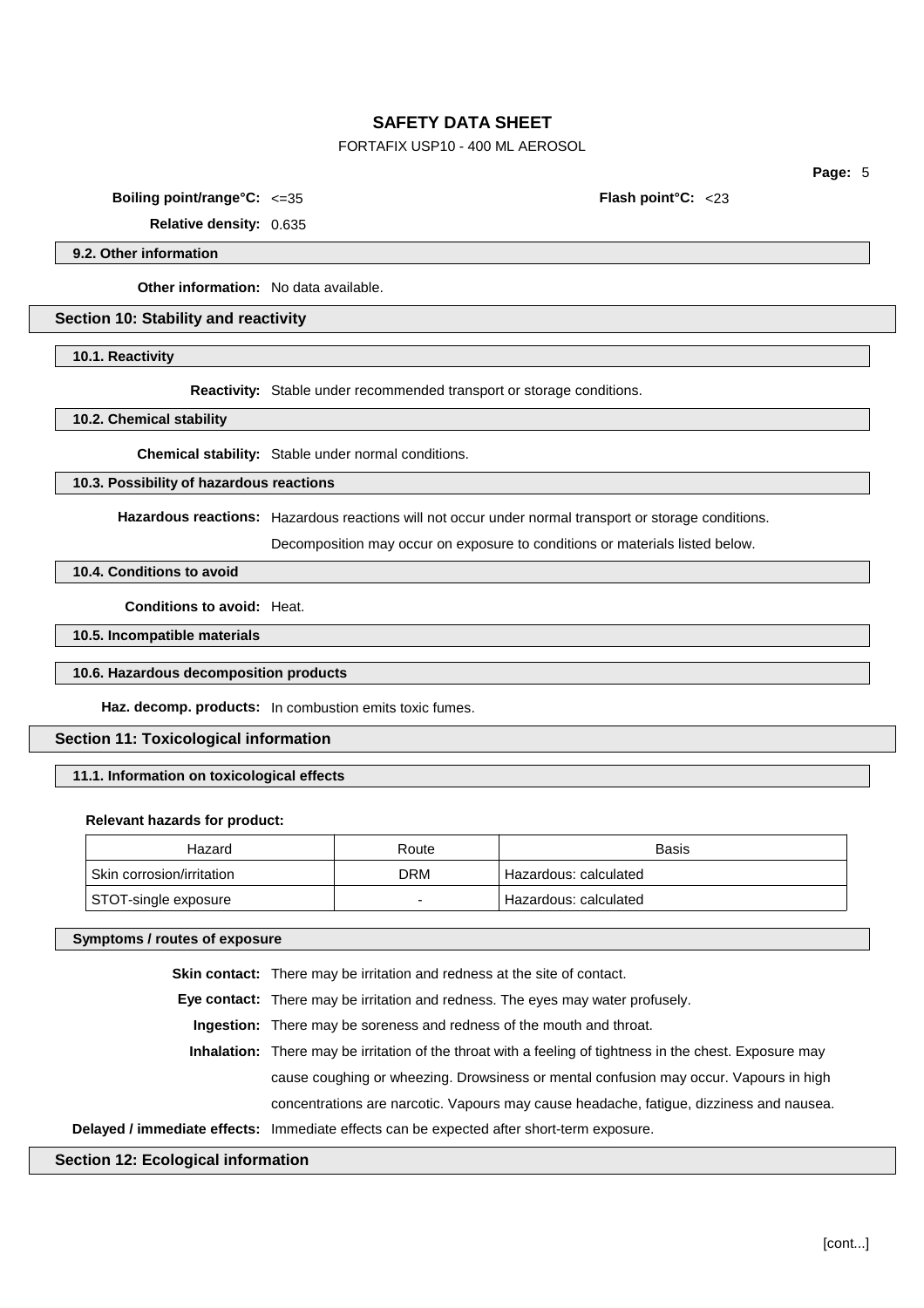## FORTAFIX USP10 - 400 ML AEROSOL

## **12.1. Toxicity**

**Ecotoxicity values:** No data available.

#### **12.2. Persistence and degradability**

**Persistence and degradability:** Not biodegradable.

## **12.3. Bioaccumulative potential**

**Bioaccumulative potential:** Bioaccumulation potential.

**12.4. Mobility in soil**

**Mobility:** Readily absorbed into soil.

## **12.5. Results of PBT and vPvB assessment**

**PBT identification:** This product is not identified as a PBT/vPvB substance.

**12.6. Other adverse effects**

**Other adverse effects:** Toxic to aquatic organisms. Toxic to soil organisms.

#### **Section 13: Disposal considerations**

**13.1. Waste treatment methods**

**Disposal operations:** Transfer to a suitable container and arrange for collection by specialised disposal company.

**Disposal of packaging:** Aerosol containers should be thoroughly emptied before disposal because of the risk of an explosion. Do not pierce or burn, even after use. Dispose of in accordance with local authority requirements.

> **NB:** The user's attention is drawn to the possible existence of regional or national regulations regarding disposal.

### **Section 14: Transport information**

**14.1. UN number**

**UN number:** UN1950

**14.2. UN proper shipping name**

**Shipping name:** AEROSOLS

**14.3. Transport hazard class(es)**

**Transport class:** 2

**14.4. Packing group**

**14.5. Environmental hazards**

**Environmentally hazardous:** Yes **Marine Marine Marine** pollutant: No

**14.6. Special precautions for user**

**Special precautions:** No special precautions.

**Tunnel code:** D